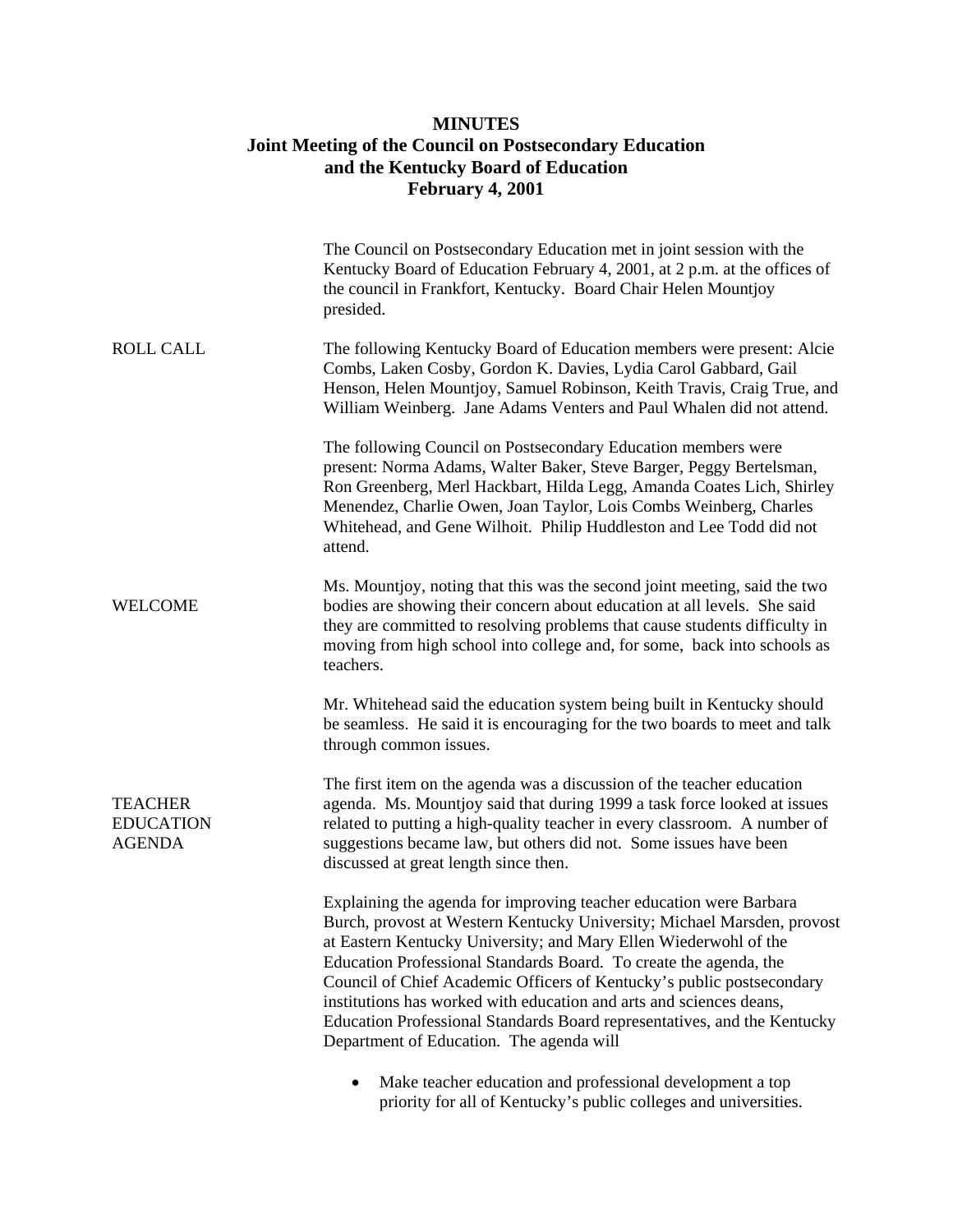|                                                                                                           | Involve an entire college or university in teacher preparation.<br>Recruit more high-quality students into teaching.<br>Improve the quality of teacher education and professional<br>development programs.<br>Focus on improving learning for P-12 students by aligning teacher<br>education with P-12 standards-based education.<br>Increase retention of teachers in the profession.                                                                                                                                                                                                                                                                     |
|-----------------------------------------------------------------------------------------------------------|------------------------------------------------------------------------------------------------------------------------------------------------------------------------------------------------------------------------------------------------------------------------------------------------------------------------------------------------------------------------------------------------------------------------------------------------------------------------------------------------------------------------------------------------------------------------------------------------------------------------------------------------------------|
|                                                                                                           | A lengthy discussion followed. The chief academic officers will provide<br>annual reports to the board and the council, documenting progress in<br>achieving the goals outlined in the agenda.                                                                                                                                                                                                                                                                                                                                                                                                                                                             |
| <b>KY LONG-TERM</b><br>POLICY RESEARCH<br><b>CENTER</b><br><b>POSTSECONDARY</b><br><b>EDUCATION STUDY</b> | Representatives of the Kentucky Long-Term Policy Research Center<br>presented its study of postsecondary education – case studies of selected<br>Kentucky high schools, understanding variations in postsecondary<br>outcomes; Kentucky's social returns on investments in higher education, a<br>benefit-cost analysis; and the Kentucky High School Survey, an<br>examination of students' attitudes, perceptions, and intentions.                                                                                                                                                                                                                       |
| LOCAL P-16 COUNCIL<br><b>DEVELOPMENT</b>                                                                  | An information item was presented on funding for local P-16 council<br>development. The state P-16 Council has recommended the creation of<br>local P-16 councils throughout Kentucky and has asked that the Council on<br>Postsecondary Education approve use of \$100,000 from its Technology<br>Initiative Trust Fund for grants in the 2000-02 biennium to form local P-16<br>councils and support existing councils and alliances. At its February 5<br>meeting, the Council on Postsecondary Education will consider a<br>recommendation to develop local P-16 councils. Consideration of funding<br>may be delayed until the March council meeting. |
| P-16 ARTICULATION<br><b>AGREEMENT</b>                                                                     | The P-16 articulation agreement was discussed. Articulation agreements<br>between secondary and postsecondary institutions and between two- and<br>four-year institutions help students make smoother transitions from one<br>education level to the next and from school to the workplace. The P-16<br>articulation agreement establishes a framework for future articulation<br>agreements between schools and postsecondary institutions.                                                                                                                                                                                                               |
|                                                                                                           | MOTION: Mr. Greenberg moved that the State Board of Education and<br>the Council on Postsecondary Education ensure that schools, colleges, and<br>universities include information about these articulation agreements on<br>their Web sites. Ms. Lich seconded the motion.                                                                                                                                                                                                                                                                                                                                                                                |
|                                                                                                           | VOTE: The motion passed.                                                                                                                                                                                                                                                                                                                                                                                                                                                                                                                                                                                                                                   |
| P-16 COUNCIL<br>PROGRESS REPORT                                                                           | A progress report on the activities of the P-16 Council was included in the<br>agenda book.                                                                                                                                                                                                                                                                                                                                                                                                                                                                                                                                                                |
| <b>KEY INDICATORS OF</b>                                                                                  | Council staff member Sue Hodges Moore reviewed the key indicators of<br>progress toward postsecondary education reform being developed by the<br>Council on Postsecondary Education. Council action is planned for March                                                                                                                                                                                                                                                                                                                                                                                                                                   |